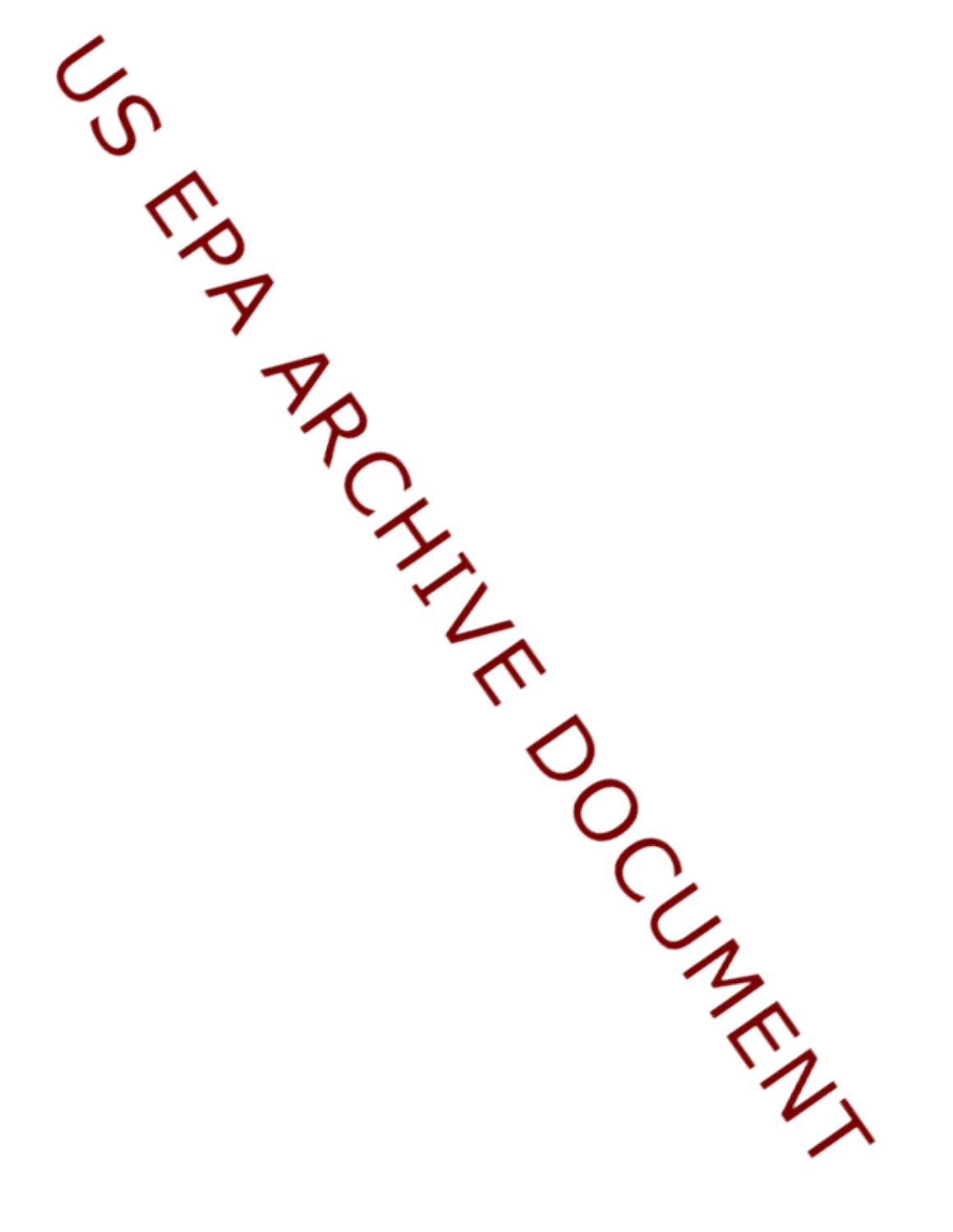# **Technical Factsheet on: NICKEL**

## [List of Contaminants](http://www.epa.gov/safewater/hfacts.html)

 As part of the Drinking Water and Health pages, this fact sheet is part of a larger publication: **National Primary Drinking Water Regulations** 

 **The MCL and MCLG for Nickel were remanded on February 9, 1995. This means that while many water suppliers continue to monitor nickel levels in their water, there is currently no EPA legal limit on the amount of nickel in drinking water. EPA is reconsidering the limit on nickel. This partially outdated fact sheet is provided for your information.** 

### **Drinking Water Standards**

 MCL: 0.1 mg/l MCLG: 0.1 mg/l HAL(child): 1- to 10-day: 1 mg/L; Longer-term: 0.5 mg/L

### **Health Effects Summary**

Acute: EPA has not found nickel to potentially cause health effects from acute exposures at levels above the MCL.

 water per day: a one- to ten-day exposure to 1 mg/L; upto a 7 year exposure to 0.5 mg/L. Short-term exposures in drinking water considered "safe" for a 10-kg (22 lb.) child consuming one liter of

 above the MCL: decreased body weight; heart and liver damage; dermatitis. Chronic: Nickel has the potential to cause the following health effects from long-term exposures at levels

 drinking water. Cancer: There is no evidence that nickel has the potential to cause cancer from lifetime exposures in

#### **Usage Patterns**

Production of nickel was 84.6 million lbs. in 1986, down slightly from 1982 report of almost 90 million lbs. In 1986 it was estimated that industries consumed nickel as follows: transportation, 25%, chemical industry, 15%; electrical equipment, 9%; construction, 9%; fabricated metal products, 9%; petroleum, 8%; household appliances, 7%; machinery, 7%; and other, 11%.

 Nickel carbonate is used in nickel catalyst production for organic chemical manufacture, petroleum refining and edible oil hardening. Nickel oxide consumption in 1972 (representing over 30 million lbs. contained nickel) is estimated to have been as follows: 60% for stainless and heat resisting steels, 27% for other steel alloys, 8% for other nickel alloys, 2% for cast irons, and 3% for other uses.

#### **Release Patterns**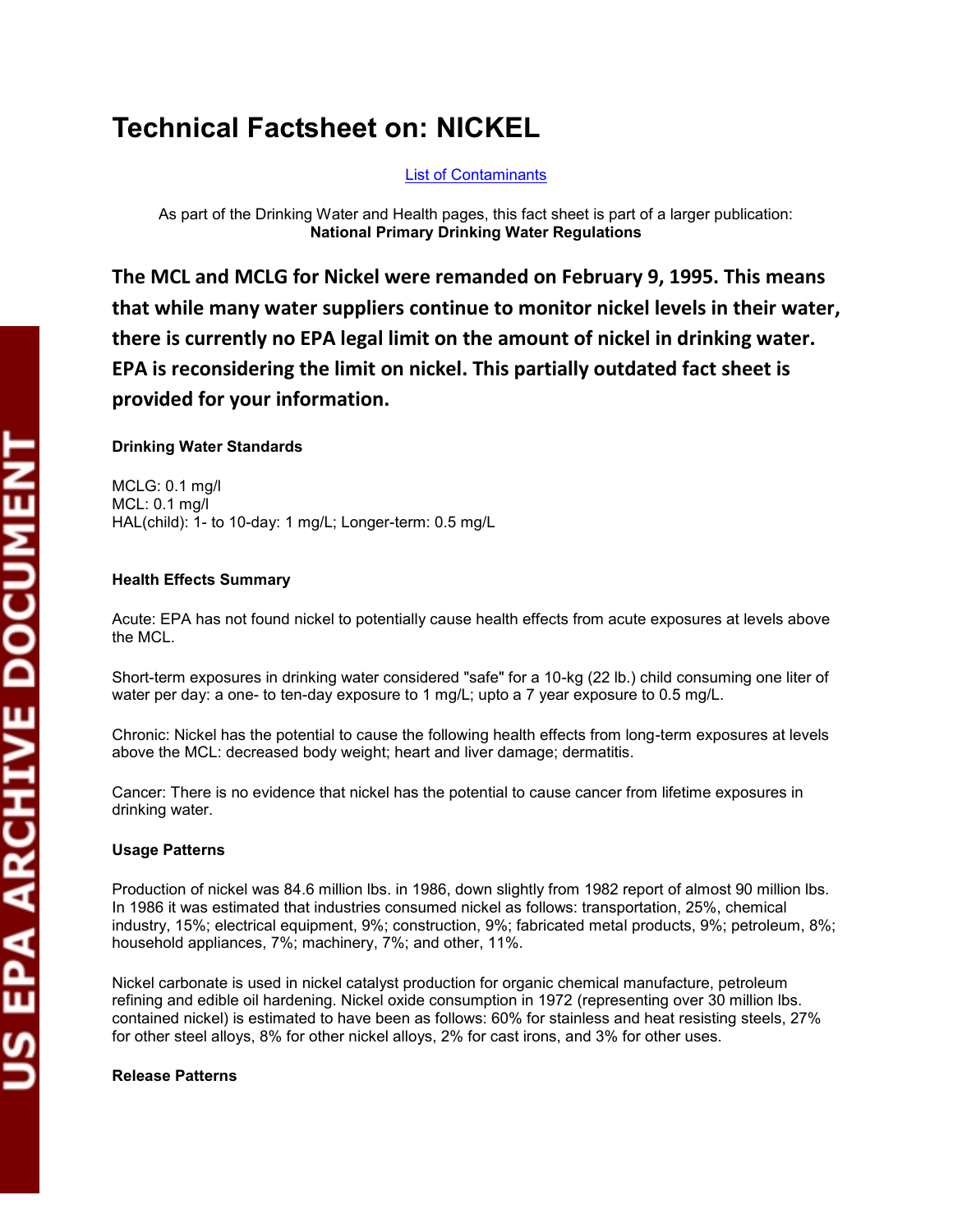Nickel carbonate, found as the mineral zaratite, is a potential atmospheric and surface water pollutant. Nickel is found in many ores as sulfides, arsenides, antimonides & oxides or silicates; chief sources include chalcopyrite; others are pyrrhotite, pentlandite, garnierite, niccolite, millerite. The principal natural form of nickel oxide occurs in admixture with nickel sulfides in varying proportions in weathered ore.

Inadvertent formation of nickel carbonyl can occur in various industrial processes that use nickel catalysts, such as coal gasification, petroleum refining, and hydrogenation of fats and oils. Nickel oxide has been identified in residual fuel oil and in atmospheric emissions from nickel refineries. Trinickel disulfide is a major component in nickel refinery flue dust.

 From 1987 to 1993, according to the Toxics Release Inventory nickel releases to land and water totalled largest direct releases to water occurred in Maryland and Georgia. nearly 27 million lbs., of which most was to land. These releases were primarily from nickel smelting/refining and steelworks industries. The largest releases occurred in Oregon and Arkansas. The

#### **Environmental Fate**

 manganese control nickel's mobility via co-precipitation and sorption. In polluted environments, the more Nickel is one of the most mobile of the heavy metals in the aquatic environment. The mobility of nickel in the aquatic environment is controlled largely by the capability of various sorbents to scavenge it from solution. Although data are limited, it appears that in pristine environments, hydrous oxides of iron and prevalent organic material will keep nickel soluble. In reducing environments, insoluble nickel sulfide may be formed. Nickel chloride is water soluble and would be expected to release divalent nickel into the water.

 come from both natural sources and anthropogenic activity, with input from both stationary and mobile from the atmosphere with transfer to soils and waters. Soil borne nickel may enter waters by surface The atmosphere is a major conduit for nickel as particulate matter. Contributions to atmospheric loading sources. Various dry and wet precipitation processes remove particulate matter as wash out or fallout runoff or by percolation into ground water.

Once nickel is in surface and ground water systems, physical and chemical interactions (complexation, precipitation/dissolution, adsorption/desorption, and oxidation/reduction) occur that will determine its fate and that of its constituents.

 concentrations near the ppb level, it has a half-life of about 30 minutes. The removal of nickel carbonyl by The only gaseous nickel compound of environmental importance is nickel carbonyl. Under ambient conditions in moist air, it decomposes to form nickel carbonate. Thus, in the atmosphere at precipitation or by adsorption on surfaces has not been documented. Since this compound is soluble in water, precipitation scavenging is possible. Nothing is known about its reaction with natural surfaces or its uptake by vegetation. Thus, dry deposition rates cannot be predicted until some experimental investigations have been conducted.

 the biota is not a dominant fate process. Although nickel is bioaccumulated, the concentration factors are such as to suggest that partitioning into

#### **Chemical/Physical Properties**

CAS Number: 7440-02-0

Color/ Form/Odor: Nickel is a silvery metal found only in combined form in nature.

Soil sorption coefficient: N/A; sorption related to that of iron/manganese oxides, organic matter.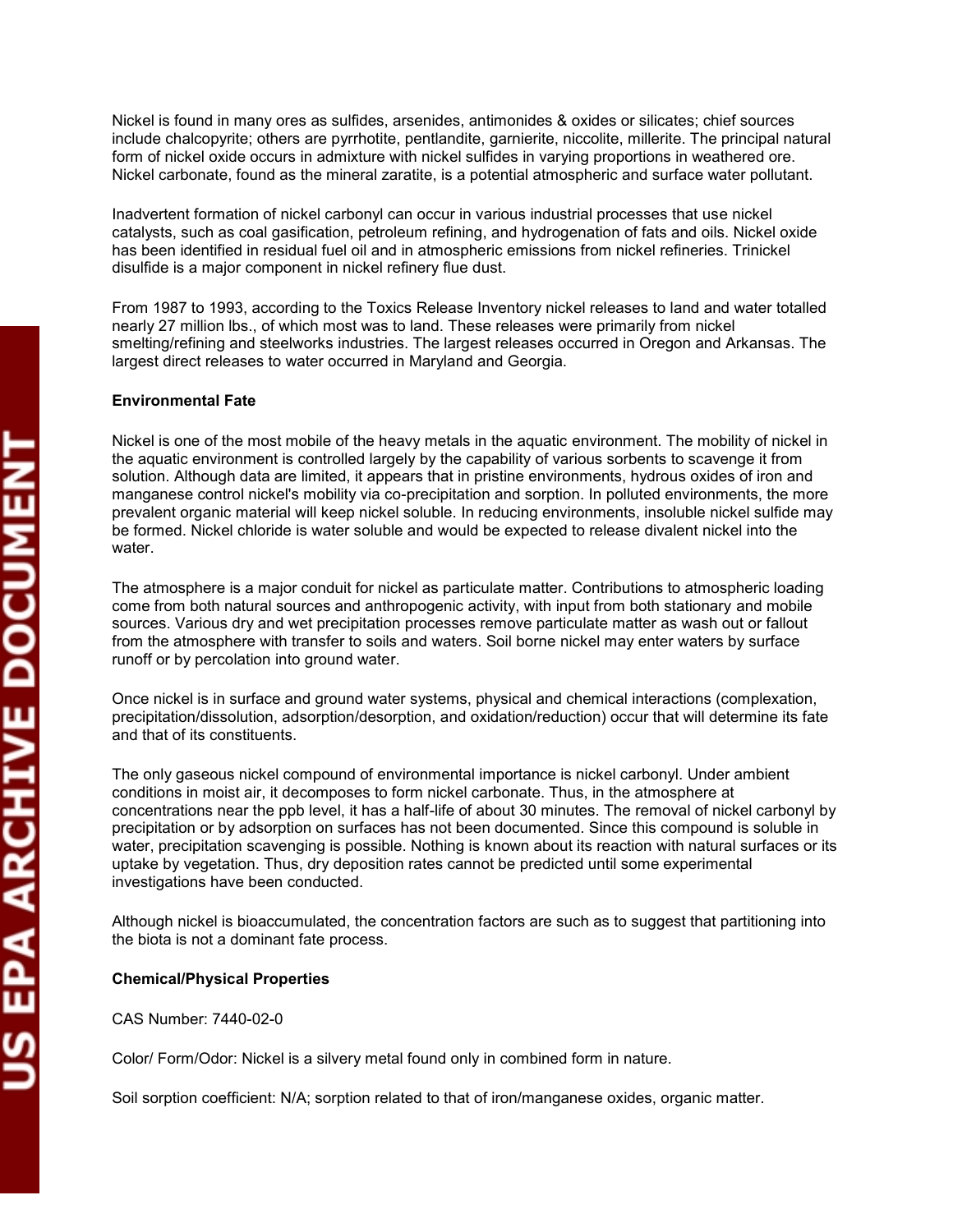Bioconcentration Factor: N/A; not expected to bioconcentrate

 oxide- bunsenite; others- pyrrhotite, pentlandite, garnierite, niccolite, millerite Common Ores: sulfide- chalcopyrite, heazlewoodite (disulfide); sulfate- morenosite; carbonate- zaratite;

Solubilities:

 carbonate- 93 mg/L at 25 deg C carbonyl- insoluble chloride- 642 g/L at 20 deg C cyanide- insoluble disulfide- insoluble oxide- 0.11 mg/L at 20 deg C acetate- 17% at 65 deg C fluoride- 40 g/L at 25 deg C hydroxide- 0.13 g/L cold water iodide- 1242 g/L at 0 deg C nitrate- 48.5 Wt% at 20 deg C sulfate- 293 g/L at 0 deg C

#### **Other Regulatory Information**

Monitoring:

-- For Ground Water Sources:

Initial Frequency-1 sample once every 3 years

Repeat Frequency-If no detections for 3 rounds, once every 9 years

-- For Surface Water Sources:

Initial Frequency-1 sample annually

Repeat Frequency-If no detections for 3 rounds, once every 9 years

-- Triggers - If detect at > 0.1 mg/L, sample quarterly.

#### **Analysis**

| Analysis                |                      |
|-------------------------|----------------------|
| <b>Reference Source</b> | <b>Method Number</b> |
| EPA 600/4-79-020        | 249.1; 249.1         |
| NTIS PB 91-231498       | 200.7; 200.8; 200.9  |
| Standard Methods        | 3111B; 3113; 3120    |

**Treatment/Best Available Technologies:** Ion Exchange, Lime Softening, Reverse Osmosis

 **Toxic Release Inventory - Releases to Water and Land, 1987 to 1993 (in pounds):**